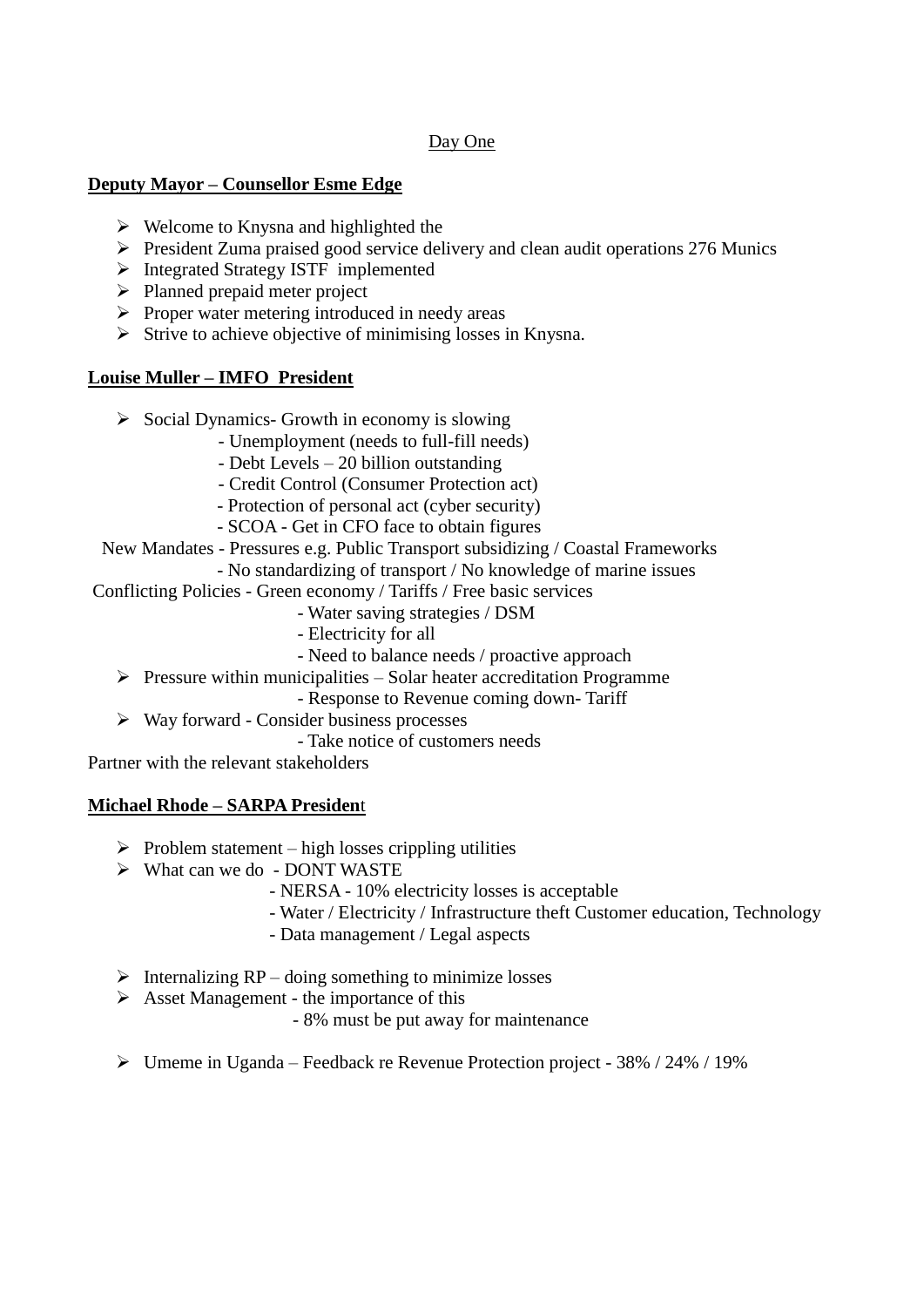### **Maboe Mphaka – Eskom**

- $\triangleright$  African investment challenge- Investment vs Revenue
	- Electricity theft issues
	- Challenges remain
- $\triangleright$  Investors cautious
- $\triangleright$  We must work to secure the revenue
- $\triangleright$  Electricity theft threat to revenue 23% losses Sub Saharan Africa Eskom R4 billion
- Energy Losses Management Programme (ELP)
- **EXECUTE:** Losses management Strategy recovered R100 million
- $\triangleright$  Stealing from Eskom is stealing from SA Community
- $\triangleright$  Education re "It is wrong" Operation Khanyisa We need a behaviour change
- $\geq 60\%$  of money recovered are from LPU's

### **Patrick Simwinga - Zesco**

- $\triangleright$  Understanding the causes of high revenue losses
	- Diesel power stations
	- System use
	- Aged metering technology
	- Builder's supply
- $\triangleright$  What is the major challenges
	- Poorly managed processes
	- Debt control
	- Socio-economic problems
	- Criminal acts (theft / corruption)
- $\triangleright$  How did we reduce losses
	- 5 Strategies
- $\triangleright$  Discussed different methods of theft
- $\triangleright$  Major Achievements 99% metered
	- Revenue losses below 14%

#### **Fred Fryer- Ekurhuleni Municipality**

- $\triangleright$  Building blocks constantly realign targets
- $\triangleright$  RP Plan must be underpinned Energy balancing
- $\triangleright$  By-laws / Revenue Plan / Risk mitigation projects
- $\triangleright$  Revenue critical blocks Energy balance Ekurhuleni secret
- $\triangleright$  Technical losses 6% and non technical 5%
- $\triangleright$  Showed how they annualise
- KPI % Uploaded readings / non-purchase / illegal connections
- targets for depots
	- $\triangleright$  Key aspects to implement demand meter maintenance / missing readings / sustainability
	- $\triangleright$  Key policies must be in place
	- $\triangleright$  Work flow of processes put names to jobs to be done

## **Kenneth Samolapo and Tjotjopa Motaung**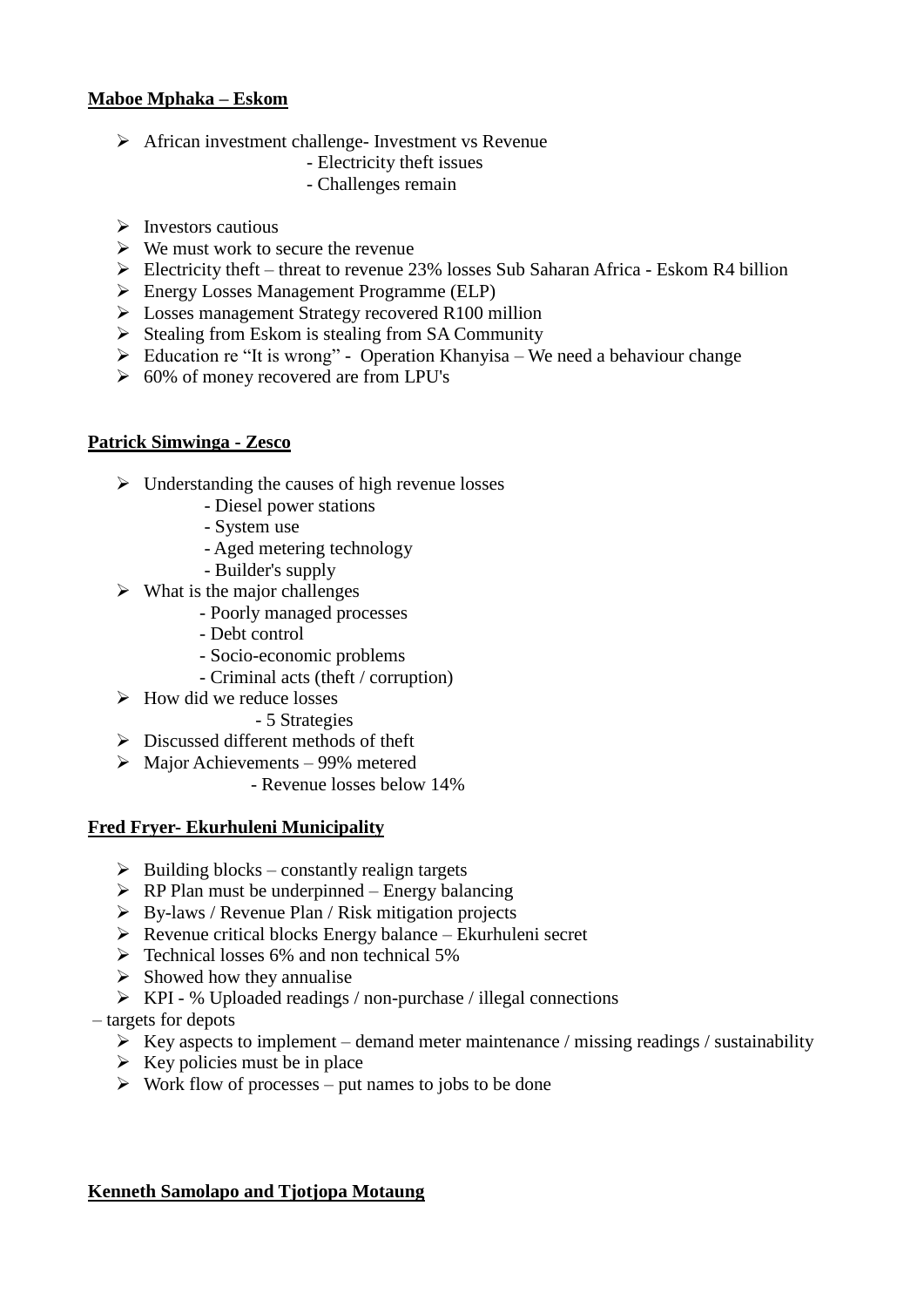- $\triangleright$  Economic conditions
- $\triangleright$  Structure of revenue management need focused approach
- $\triangleright$  Revenue Chain lack of communication /weak understanding / lack of support
- $\triangleright$  Holistic approach trying to move to prepaid meters
- $\triangleright$  Losses AMR and remote metering / Enhancing billing procedures
- $\triangleright$  Legislative framework should support the process

## **Kiba Kekane - EMS**

- $\triangleright$  Audits use students sweeping audits
- $\triangleright$  Important how successful is the system
- $\triangleright$  Cloud based
- $\triangleright$  Achievements
- $\triangleright$  Electricity and water
- $\triangleright$  Make sure all aspect of cash flow is place
- $\triangleright$  Cut out middle man
- $\triangleright$  Look out for the "enemy within".

### **Dough Bashford- Eskom**

- $\triangleright$  How big is the problem
- $\triangleright$  What causes Losses and how do you identify it
- $\triangleright$  Simple strategies to lower risk
- $\triangleright$  Fundamentals of revenue recovery calculations / treatment of consumers / Acts / Laws
- $\triangleright$  Ct
- $\triangleright$  Flow chart available on steps taken during investigation
- $\triangleright$  How to id tamper by checking the seal
- Revenue Recovery BPP LPU Data mining Analysis and Strategic plan
- Determine Root causes
- $\triangleright$  Training needed for lack of knowledge
- $\triangleright$  Showed graphics of possible tampers
- $\triangleright$  "We need to stop the rot"

## **Brig van der Walt and Gerhard Pretorius**

- $\triangleright$  Overview of the effort made to combat metal thefts
- $\triangleright$  Highlighting the implementation of the new Second Hand Goods Act
- $\triangleright$  Challenges to implement
- $\triangleright$  Strategy to solve issues
- $\triangleright$  The importance of sharing information
- $\triangleright$  Flash unit tasks and deployment
- $\triangleright$  Problems with the current activities
- $\triangleright$  Need for Utility members to interact with the police
- $\blacktriangleright$

#### **Melony Paulsen – Knysna Municipality**

- $\triangleright$  Ensure a service and sustainable manner
- $\triangleright$  Providing services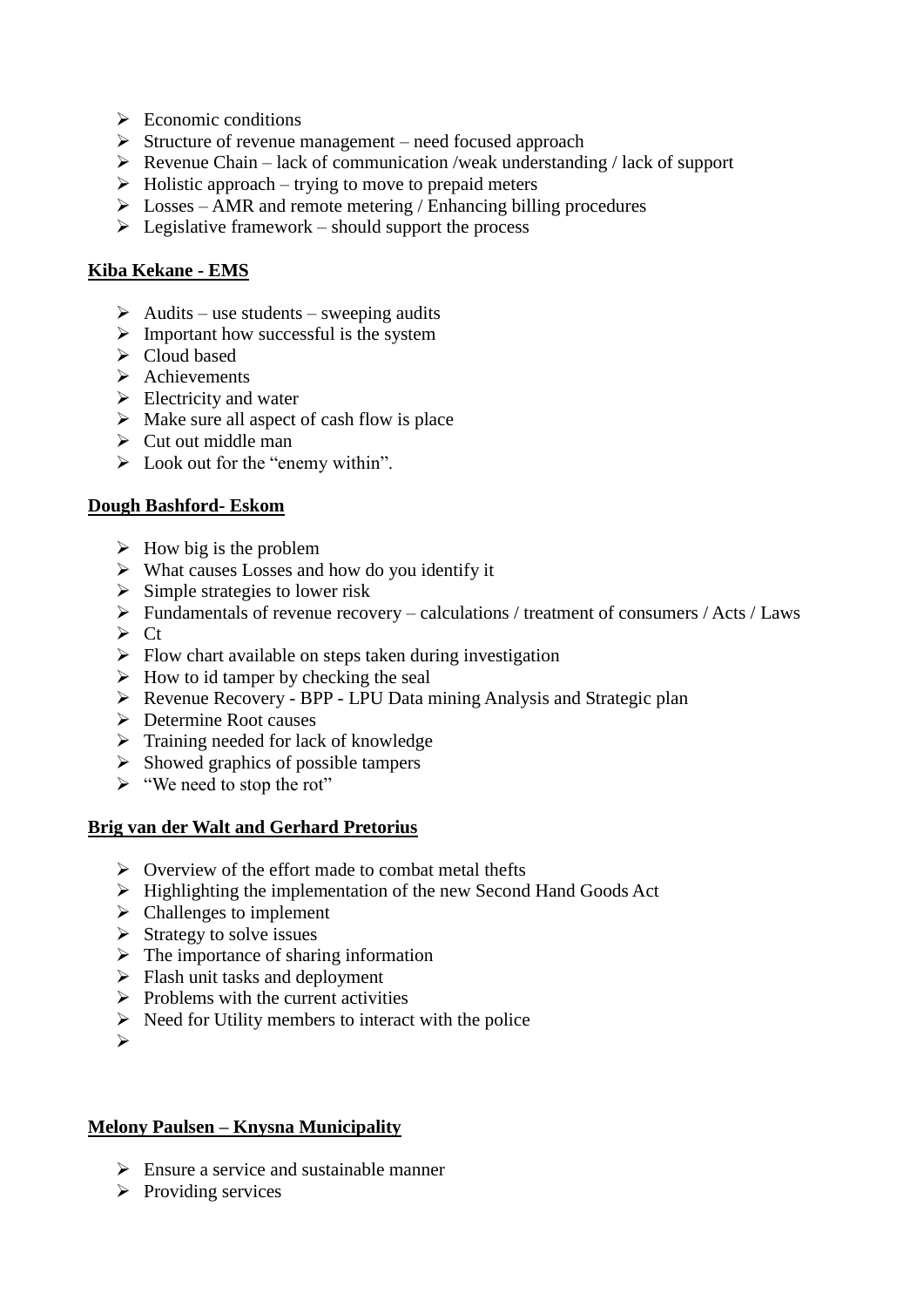- $\triangleright$  Debt collection
- $\triangleright$  Giving Laws some teeth
- $\triangleright$  Adoption of a bylaw Section 101 Municipal System Act
- $\triangleright$  Allow access
- $\triangleright$  Enforcement Bylaws of Bye-laws?
- $\triangleright$  Crime prevention and revenue enhancement
- $\triangleright$  Munics not realise the potential to generate income
- $\triangleright$  Oversight by Councils over enforcement of by-laws
- $\triangleright$  Mostly reactive
- $\triangleright$  Mosselbay have many policies
- $\triangleright$  Tamper protection by-law very good
- $\triangleright$  Municipal court dedicated prosecutor

### Col Cliffie Carlinsky - SAPS

- $\triangleright$  Explained organized crime South Africa gateway of crime
- $\triangleright$  Trillion dollar Industry
- $\triangleright$  Has a financial impact on all of us
- $\triangleright$  Forms strategic alliances
- $\triangleright$  Posing a serious treat to our national security
- $\triangleright$  Structures of organized crime
- $\triangleright$  History of organized crime
- $\triangleright$  Why in South Africa
- $\triangleright$  Never underestimate organized crime it is dangerous

## **Wasim Dawood - Conlog**

- $\triangleright$  How do we ensure the protection of revenue
- $\triangleright$  Looking for solutions
- $\triangleright$  Integrating and looking at holistic solutions
- $\triangleright$  Market challenges Opportunities
- $\triangleright$  Benefits for the Utility how can you get back your arrears
- $\triangleright$  Offer scalable solutions
- $\triangleright$  Digitize everything
- $\triangleright$  The importance of data management

## **Willem Herbst – Optron**

- $\triangleright$  Before trading in devices but do that work
- $\triangleright$  Can you see what your system can do
- $\triangleright$  Data Capturing Organize
- $\triangleright$  Set up a project Set "drop downs" / proximity parameters
- $\triangleright$  If-then-else Work flow hide field / on condition / complex
- $\triangleright$  Innovative meter reading processes.
- $\triangleright$  Easy and the right questions

## **Ilario Tito – Enel**

- $\triangleright$  Analytics to support revenue protection activities
- $\triangleright$  Process engineering
- $\triangleright$  Clear innovations
- $\triangleright$  Learn data is not enough alone